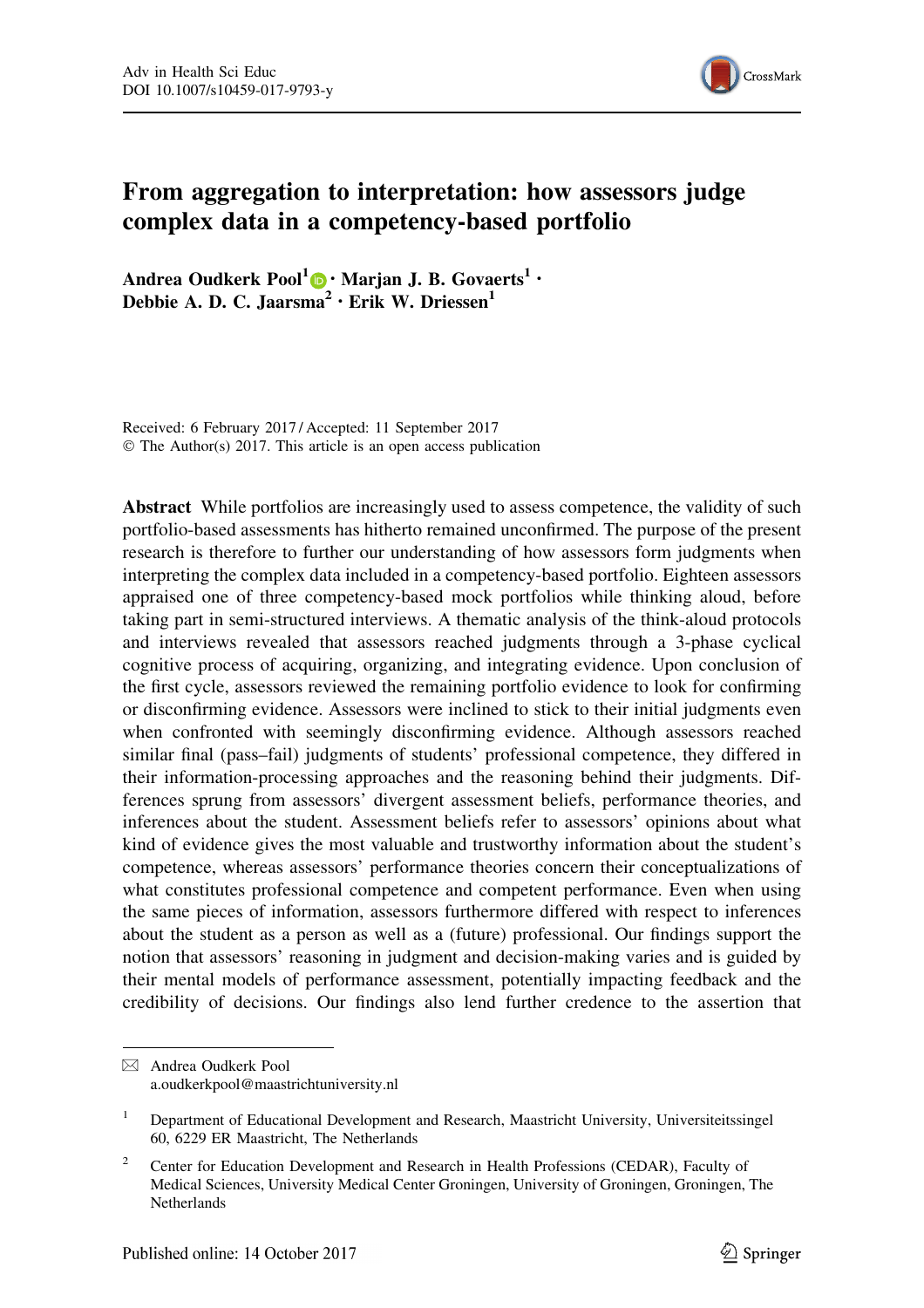portfolios should be judged by multiple assessors who should, moreover, thoroughly substantiate their judgments. Finally, it is suggested that portfolios be designed in such a way that they facilitate the selection of and navigation through the portfolio evidence.

Keywords Assessment · Competency-based medical education · Information processing  $\cdot$  Portfolio  $\cdot$  Rater cognition  $\cdot$  Think-aloud method  $\cdot$  Undergraduate medical education

### Introduction

With the rise of competency-based assessment, portfolios are increasingly seen as the linchpin of assessment systems. Although their format and content may differ, generally they all contain reporting on work done, feedback received from peers and faculty, progress made, and goals and plans on how to further improve competence (Driessen et al. 2007).

Worldwide, multiple medical schools have implemented competency-based assessment systems in which the portfolio is key to the assessment of students' achievements (Dannefer and Henson 2007; Davis et al. 2001; Driessen 2016; Smith et al. 2003). In these portfolio-based assessment systems, decisions regarding the students' level of competence typically rely on expert judgment. It is assumed that expert judges are able to select, interpret, and integrate relevant evidence in the portfolio, and consequently make a valid decision about a student's competence.

Evidence to support assumptions about assessors' decision-making is rather limited. Although prior research has addressed the question of how assessors develop judgments, the latter concerned judgments based on direct observations (Kogan et al. 2011) or single assessments, forgoing the opportunity to investigate how holistic judgments are formed on the basis of complex data collected in the student's portfolio.

Moreover, recent studies on in-training evaluations revealed a discrepancy between what faculty see as important qualities in a future clinician, and the roles defined within competency-based assessment (Ginsburg et al. 2011; Renting et al. 2016; Rosenbluth et al. 2014). When asked to assess students' level of clinical competence, faculty assigned varying degrees of importance to certain aspects depending on the resident: shortcomings of exceptional students could be discounted while strong attributes of weaker students were overlooked (Ginsburg et al. 2010). Besides, some constructs that were of importance in the considerations of assessors were not even competencies at all. For example, assessors attached great importance to how the student affected the supervisor (coined 'impact on staff'). Hence, there seems to be a mismatch between the content of competency frameworks and the aspects that clinicians consider important.

Previous research on portfolio assessment in, for instance, teacher education has furthermore demonstrated that even assessors who hold a shared vision of effective teaching and who cite much the same evidence can, nonetheless, develop significantly different 'stories' or interpretive summaries of performance (Schutz and Moss 2004).

These aforementioned research findings and increasing importance of portfolio-based assessments (Driessen 2016) call for an exploration of assessors' information processing when interpreting and valuing complex competence data in a portfolio. The purpose of the present study is therefore to explore assessors' judgment and decision-making processes when interpreting evidence from various sources and multiple performance data in a competency-based portfolio. Findings may improve portfolio-based assessment practices.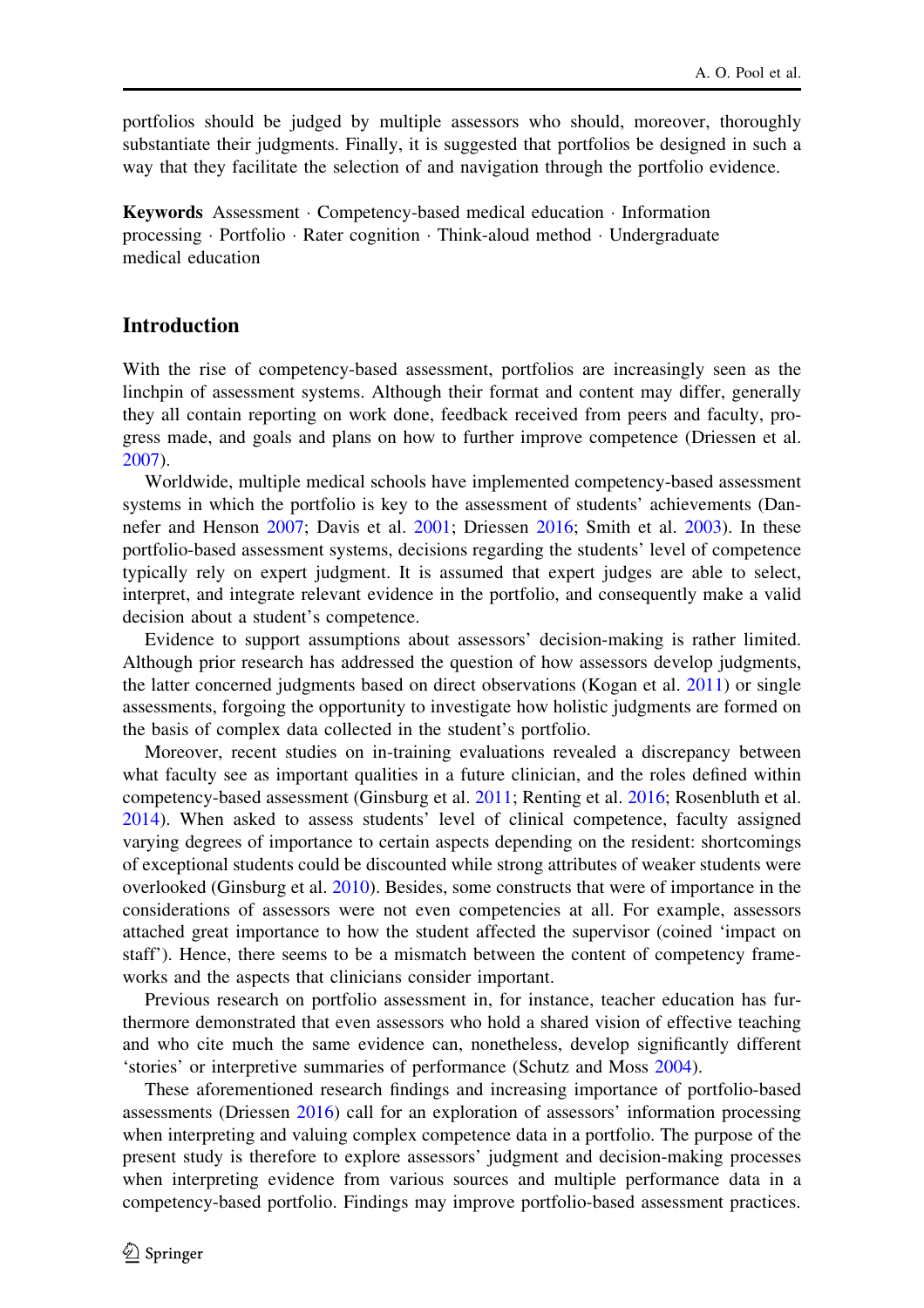# Methodology

### Setting

The research was set in the Master's in Medicine (MiM) program of Maastricht University, the Netherlands. The MiM curriculum spans a 3-year period following the bachelor's in Medicine. It consists of clerkships, a research project, and electives. The curriculum has been designed according to the principles of competency-based education and assessment, using the CanMEDS framework as overarching assessment framework (Frank and Danoff 2007). Competency-based assessment is supported by a web-based portfolio system in which students collect and reflect on evidence of their learning and development in each of the competency domains (Moonen-van Loon et al. 2013). Every student is assigned a mentor who monitors the student's competency development by guiding the student in his or her self-assessments and reflections, and in setting learning goals. Mentor and student meet three to four times per year, during which the mentor discusses the competency development and portfolio with the student. At a specific point in time the mentor must also assess the student's competency development and send an advisory judgment to the portfolio assessment committee which makes a formal pass–fail decision.

## Participants

We purposefully selected 18 mentor-assessors using maximum variation sampling (Patton 1990). To maximize variation in assessors' medical backgrounds, we selected assessors from different medical specialties (Family Medicine and surgical as well as non-surgical specialties). All these participants had experience of the portfolio system and had received training which included instructions on how to use and assess the portfolio. Participants did not receive any additional training for this study.

### Student portfolio

For the purpose of this study, the research team (consisting of a psychologist, two educationalists and a veterinarian) developed three mock portfolios representing three different student profiles, each reflecting varying levels of competency achievement. In our student profiles we chose to make a distinction between de medical expert competency and other competencies because previous research has shown that assessors have difficulty assessing the non-medical expert competencies (Whitehead et al. 2015). Furthermore we included a student profile containing predominantly positive narratives and qualifications in all competency domains because this resembles the profile of a large portion of students. By manipulating the competency data, we created the following portfolios and ensuing student profiles: portfolio (A) predominantly positive feedback in the medical expert domain, but both critical and positive feedback in the domains of manager and communicator; portfolio (B) both critical and positive feedback in the domain of medical expert, but predominantly positive feedback on the other competencies; and portfolio (C) predominantly positive feedback in all domains.

The portfolios contained evidence on a student's competencies collected during a single 18-week clinical rotation, including student's self-assessments, workplace-based assessments (mini-CEXs, DOPSs, field notes, multi-source feedback), progress test results, and a curriculum vitae. Each portfolio comprised narrative feedback, competency ratings and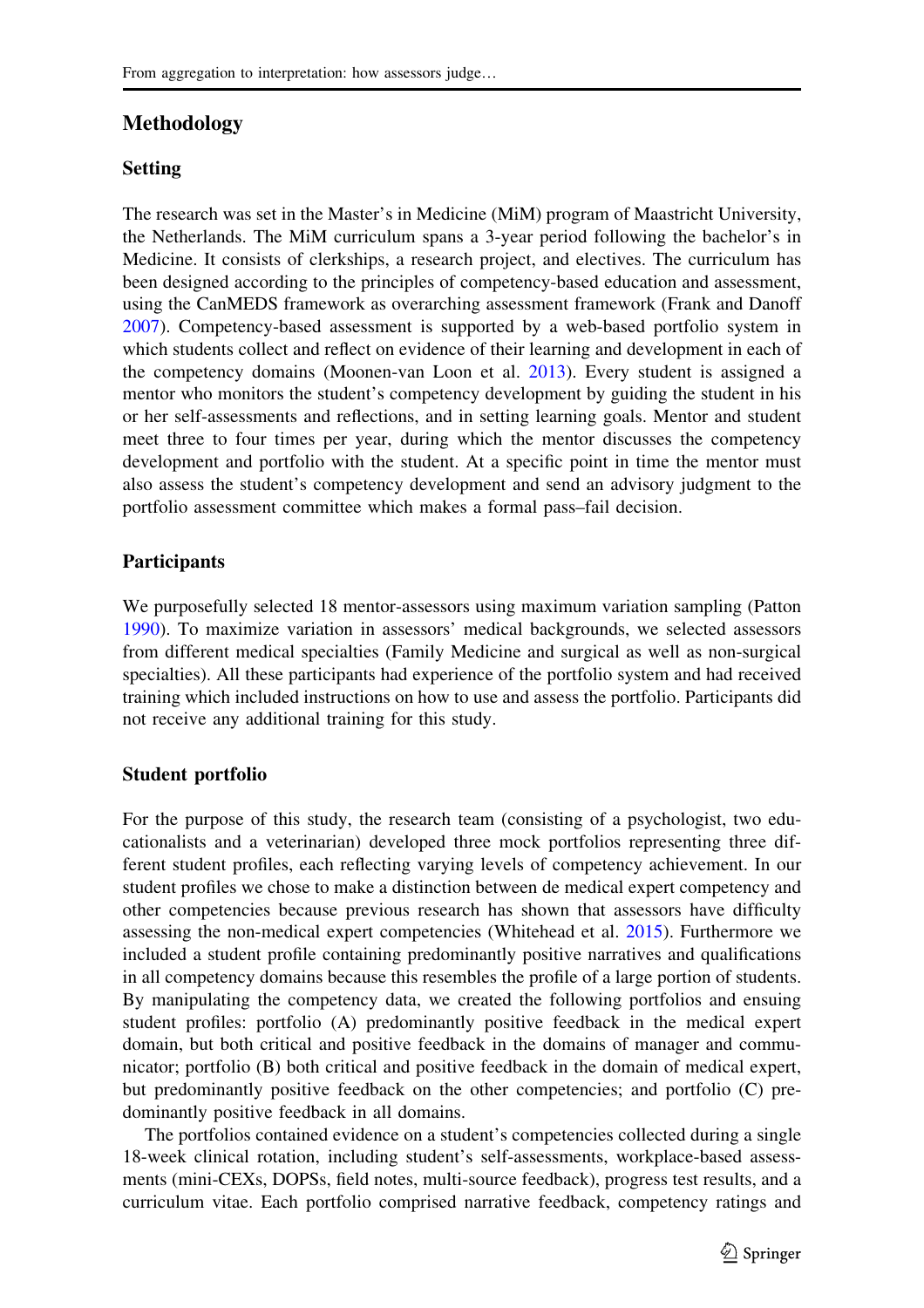qualifications (i.e., insufficient, sufficient, and good) as well as test results pertaining to each of the individual CanMEDS competencies. Figure 1 provides a print screen of the online portfolio environment used for this study.

Two recent medical graduates provided feedback on the first portfolio drafts. We also invited three assessors to take part in a dry run prior to data collection, to ensure that the information and instructions were clear, and the portfolio versions were authentic, and fit for the study purpose. On the basis of these dry runs and student feedback, we made some adaptations to the portfolios and constructed the final portfolios.

#### Ethical approval

We obtained ethical approval from the Ethical Review Board of the Netherlands Association for Medical Education (ERB-NVMO file number 474).

#### Data collection and analysis

Data were collected between October, 2015 and January, 2016.

We invited 24 mentor–assessors via e-mail to participate and obtained their consent prior to participation. Eighteen assessors responded to our invitation. Each assessor was presented one of the three portfolio versions, each portfolio version was therefore assessed by six assessors. Assessors were instructed to carefully read it and provide a holistic judgment of the student's overall professional competence by rating it as 'insufficient,' 'sufficient,' or 'good.' Although assessors were allowed to comment on individual competencies, they did not need to rate each competency domain separately. We did not instruct assessors on how to evaluate the portfolio; they were free to read or skip any portfolio evidence as they deemed appropriate.

To capture assessors' cognitive processing during portfolio evaluation, we employed the think-aloud method (Van Someren et al. 1994), which means that we instructed assessors to verbalize all their thoughts, ideas, and decisions while reading and evaluating the portfolio. If they fell silent for more than a few seconds, we reminded them to keep verbalizing their thoughts.

When the assessors indicated that they had finished reviewing the portfolio, we conducted a short, semi-structured interview. The first question was to provide a holistic judgment of the student's competence based on what assessors had found in the student's portfolio. Additional questions were aimed at encouraging the assessor to reflect on the



Fig. 1 Print screen of the content and organization of the digital portfolio environment used in this study. The portfolio is organized according to the CanMEDS competencies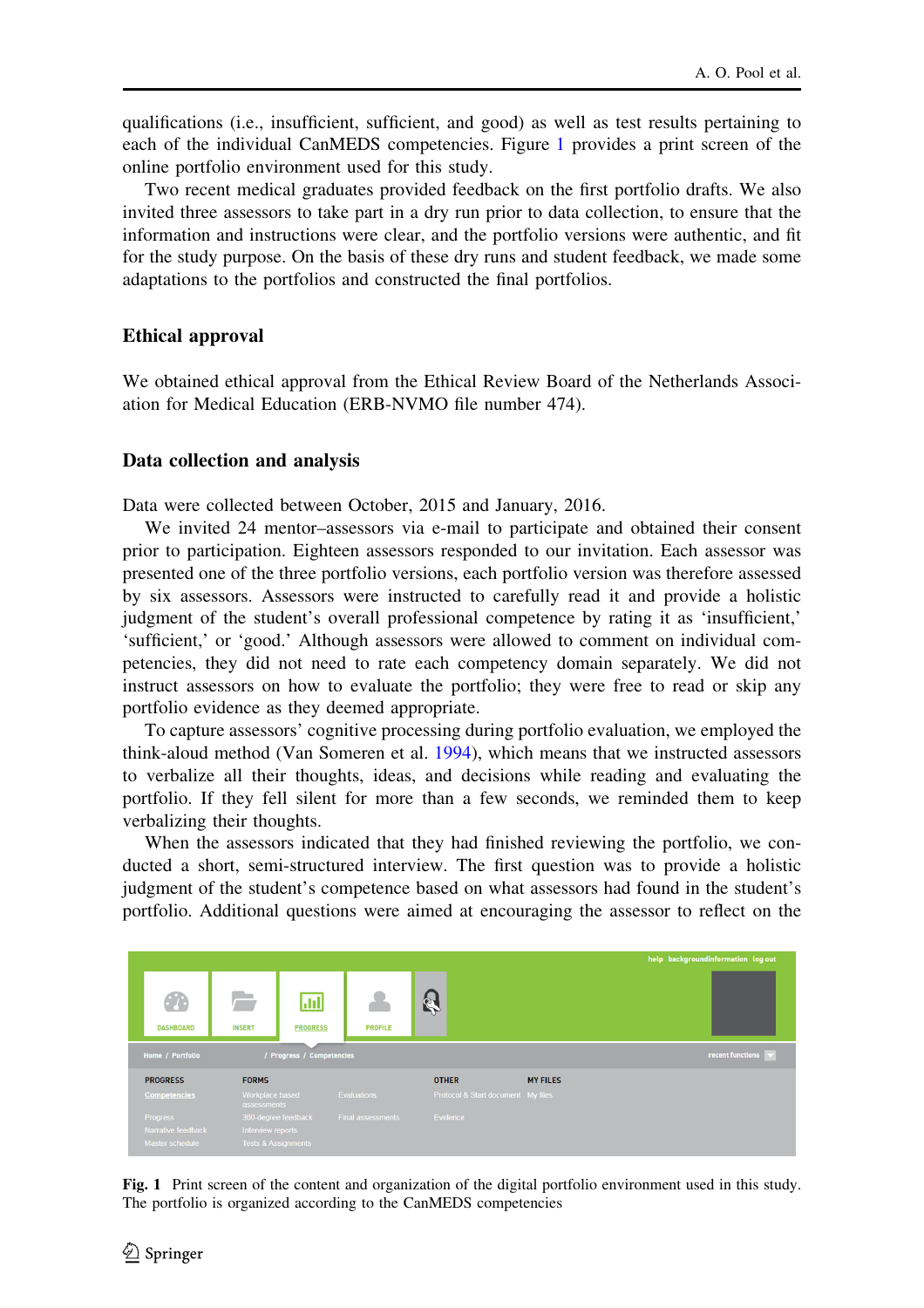portfolio assessment process (e.g., did the portfolio provide sufficient information to make a judgment? Did you notice anything unusual about the portfolio?).

All sessions were audiotaped and transcribed verbatim.

In the next phase, we performed a thematic analysis of the think-aloud and interview transcripts (Fereday and Muir-Cochrane 2006). The first author (A.O.P) read the first three transcripts and developed an initial coding manual, on the basis of which a research assistant (C.N.) then coded the same transcripts again. Subsequently, A.O.P. and C.N. compared their results and further refined the coding scheme. After the first seven transcripts were coded, research team members A.O.P., M.G., E.D., and D.J. identified initial patterns by clustering individual codes into broader themes. A.O.P. and C.N. applied the new coding manual to interviews 8–15. The coding manual that ensued was consequently discussed with the entire research team (A.O.P., M.G., E.D., D.J., and C.N.). Theoretical saturation (Bowen 2008) was reached after transcript 12. To make sure that no relevant information had been missed, A.O.P. and C.N. reread all transcripts. Finally, an analysis and coding of transcripts 16, 17, and 18 confirmed the final themes, from where we moved to making a tentative interpretation of how assessors judge a student's professional competence based on aggregated data collated in a competency-based portfolio.

### Results

We observed that assessors went through a similar process of selecting and interpreting portfolio evidence, while we also noted variations in assessors' approaches to reaching a judgment. In the next sections we will first describe this shared process and then assessors' divergent approaches, followed by three explanations for this variance as inferred from the data.

### Assessors' information processing: a 3-phase cyclical process

In processing information, all assessors followed a similar cyclical pattern of acquiring, organizing, and integrating information, respectively. During the first phase, assessors selected the information they considered the most important and credible pieces of evidence upon which to base their judgment. After reviewing this information, they defined if and how it contributed to an informed judgment about aspects of student's competence. Assessors subsequently weighed the various sources of evidence and decided on a (preliminary) judgment of the student's competence.

Upon conclusion of the first round, assessors reviewed the remaining portfolio evidence to look for additional confirming or disconfirming data thereby repeating the information acquisition phase which, in turn, influenced the organization and integration of information. This iterative process was repeated every time the assessor reviewed new portfolio evidence, until assessors felt they had obtained enough information to make a judgment about the student's competence. By comparing different pieces of evidence from multiple sources, assessors gradually came to recognize patterns in the student's competence.

A salient finding, moreover, was that assessors were inclined to stick to their initial judgments even when confronted with seemingly disconfirming evidence: Although their final judgments were, indeed, more elaborate and detailed compared to their preliminary judgments, they were not substantially different from their initial judgments. Differences between student profiles did not seem to affect the judgment process or assessors' overall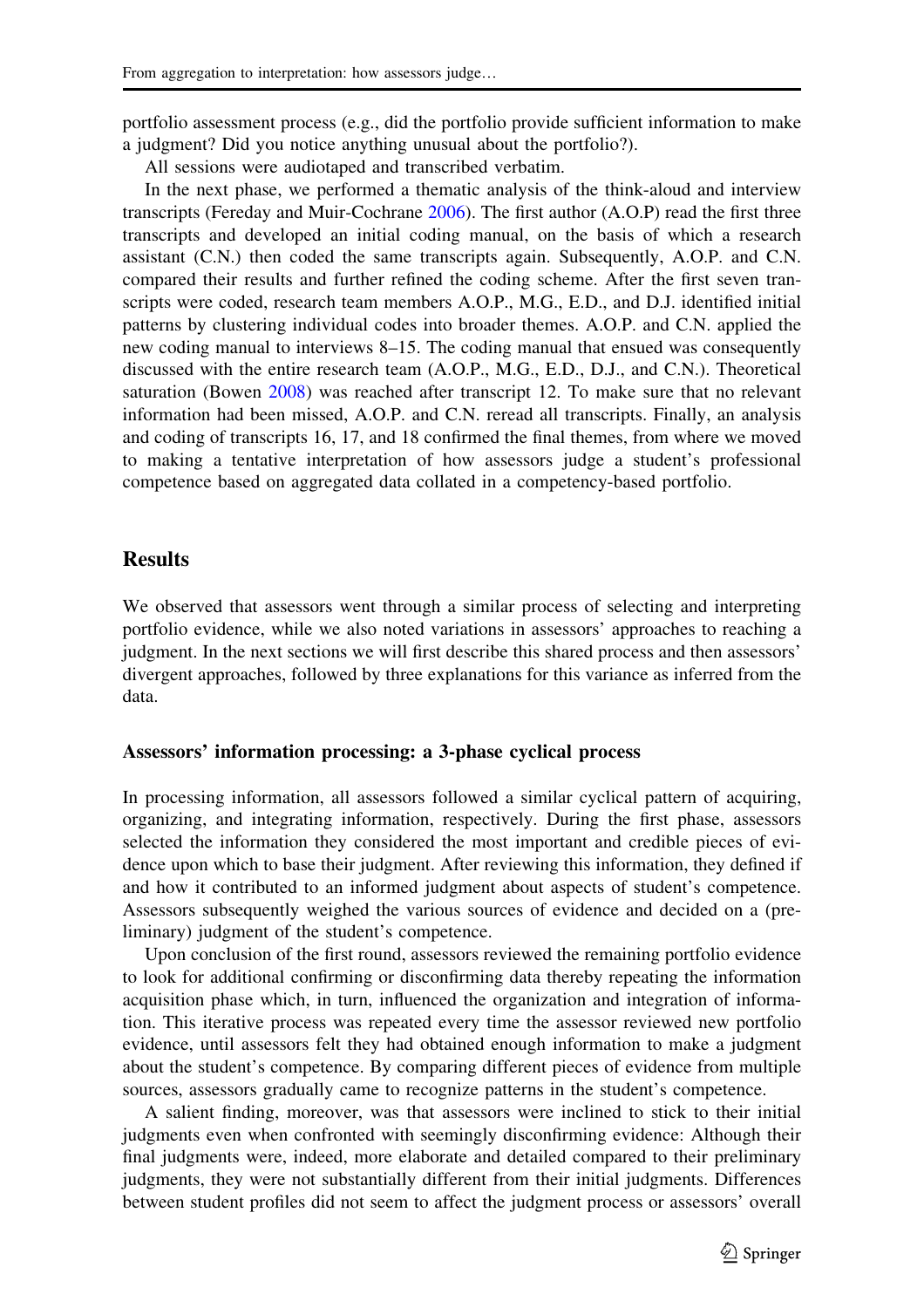judgment of the student's competence: Most assessors rated the students' competence as sufficient.

### Assessors' idiosyncratic approaches to the student evaluation

Analysis of the think-aloud protocols revealed that, from the onset of the judgment process, assessors relied on different kinds of portfolio evidence to inform their judgment. Likewise, the amount of portfolio evidence assessors took into account to arrive at decisions about student competence exhibited between-assessor differences: While some assessors read the entire portfolio before providing their final judgment, others mainly relied on either the student's self-evaluation or workplace-based assessment data to inform their judgment, largely ignoring additional portfolio evidence.

These divergent approaches were rooted in assessors' varying assessment beliefs, performance theories (i.e., conceptualizations of what constitutes performance effectiveness and professional competence), and inferences. As a result, assessors' reasoning behind their judgments and judgments of individual competencies were strongly governed by their unique personal profiles and differed accordingly. The following paragraphs will discuss each of these three inter-assessor differences in more detail.

### Differences in what assessors believed to be credible portfolio evidence

First it should be noted that assessors mainly relied on narrative feedback to inform their judgment, because this provided meaningful and detailed information about the student's development, strengths and weaknesses, as well as specific suggestions for improvement as provided by others. Grades and qualifications were merely used to confirm impressions based on narratives. For example, if assessors suspected insufficient competence within the medical expert competence domain, they would purposefully select those workplace-based assessments for which the student had received an insufficient score because this would probably provide more insight into the reasons for their underperformance.

Despite this commonality, assessors had varying assessment beliefs about what kind of narrative evidence gave the most valuable and credible information about the student's competence.

Assessors, for instance, chose different pieces of narrative evidence to start their evaluation: some selected narrative comments on workplace-based assessments, believing that these would generate the most authentic evidence of students' abilities; Other, however, started reading the student's self-evaluations and reflective writings as they assumed these would contain reference to salient feedback comments and assessment forms which they consequently read to check if the student's claims were justifiable.

The source also appeared to matter in deciding on the credibility of evidence: Some assessors mainly relied on feedback from physicians because they perceived them as content experts most likely to provide accurate and meaningful feedback on student competence; Others, in contrast, preferred feedback from fellow students and nurses who, they presumed, had worked more closely with students and therefore had more opportunities to directly observe them.

Between-assessor differences in source preferences also stemmed from assessors' frames of reference and the presumed impact of student-supervisor relationships. During the interviews, for instance, multiple assessors expressed their belief that student's progress could be established more reliably when the student had received feedback from the same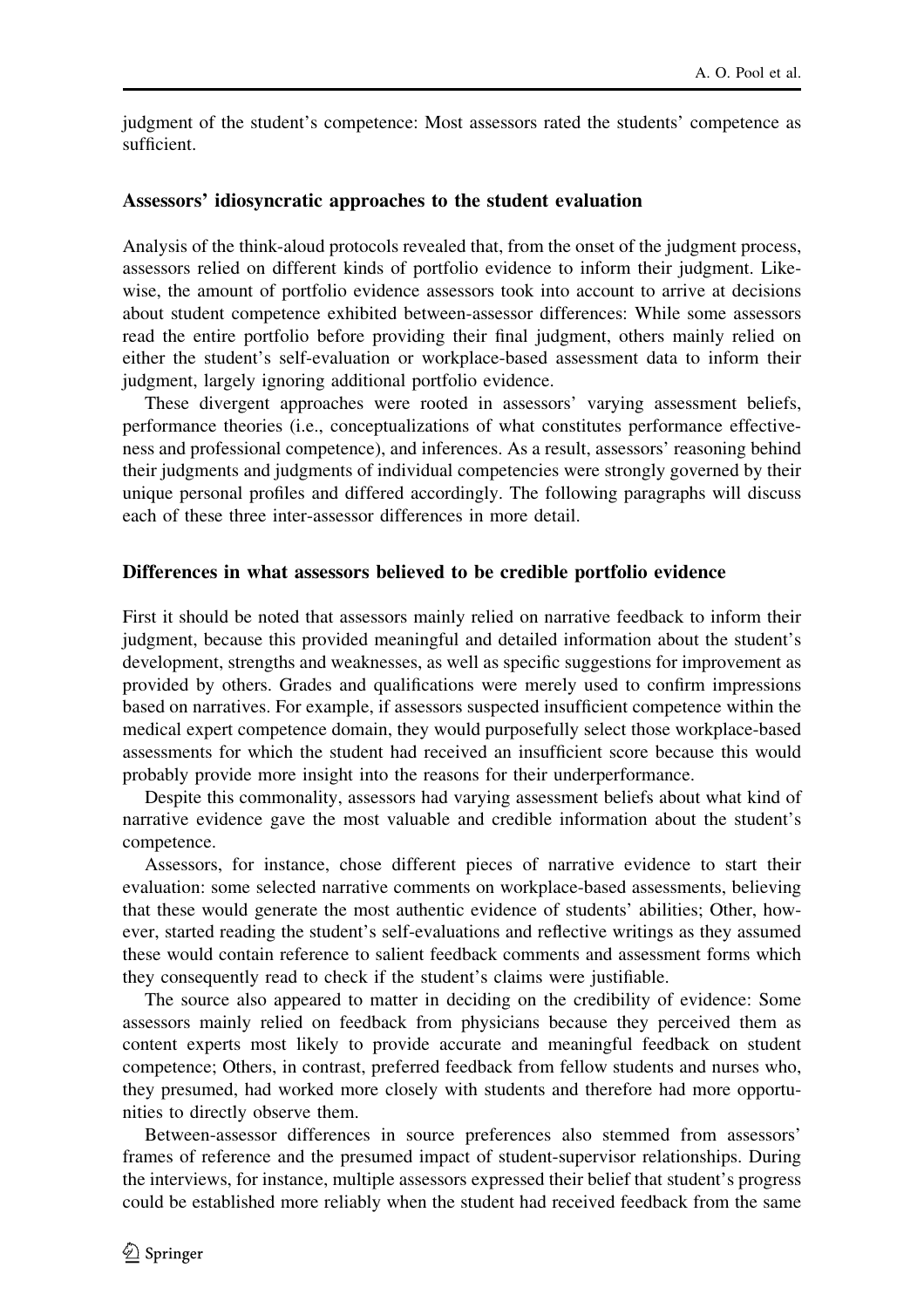person at different points in time, especially since they found it hard to interpret fragmented and divergent feedback:

At least in my department we try as much as possible to match the interns with one staff member. And also strictly have this person assess presentations and CATs [Critical Appraisals of a Topic] and those sort of things. What you clearly see then, is a pattern and that actually became much less evident from those mini-CEX assessments.

(Assessor 4)

At the same time, other assessors did value the input from multiple assessors, which they estimated to be more reliable and more informative compared to single-person feedback. In explaining their preferences, several assessors invoked perceptions of selection bias (i.e., students purposively selecting more lenient assessors to provide feedback) and feedback providers' reluctance to write down negative comments so as to avoid conflicts:

As a student, in our department at least, you can be quite selective in who you ask [...] So you yourself can choose to team up with your buddies and they give you positive feedback. But in the case of such a 360-degree assessment. That is very comprehensive. And anonymous. And that is, that does give you, I think, the most truthful answers.

(Assessor 11)

Finally, the assessment data in the portfolio also induced different impressions about the quality of supervision. When a supervisor, for instance, failed to provide detailed written feedback, several assessors assumed that the supervisor had probably written down the essential comments and had provided more elaborate feedback verbally. Others, however, believed that the student had gone unobserved and therefore questioned the credibility of the supervisors' assessments.

### Differences in interpretations of what constitutes 'competence'

We also observed inconsistencies between assessors' conceptualizations of 'competence'. As a result of these variable interpretations of what constitutes competence, assessors thought differently about what they needed to know about the student to be able to form a judgment. Interestingly, these so-called 'performance theories' tended to deviate from the formal assessment criteria. In the following we will outline the performance theories that prevailed.

One group of assessors defined students' competence in terms of the extent to which they actively engaged in their own learning process and effectively used feedback for competence improvement. More specifically, they considered active engagement in learning and assessment a key quality of a good student. Hence, to establish growth, they often read the portfolio evidence in chronological order to check if aspects that did not go well in the beginning of the clinical rotation had improved over time. In the same fashion, they screened the workplace-based assessments and feedback to verify whether the student had followed-up on all the aspects that needed to improve. In their perusal, they also included the student's self-assessment and learning goals as they felt that it was vital to know if students did follow up on learning goals and appointments. According to this group of assessors, the student's competence did not necessarily have to be up to standard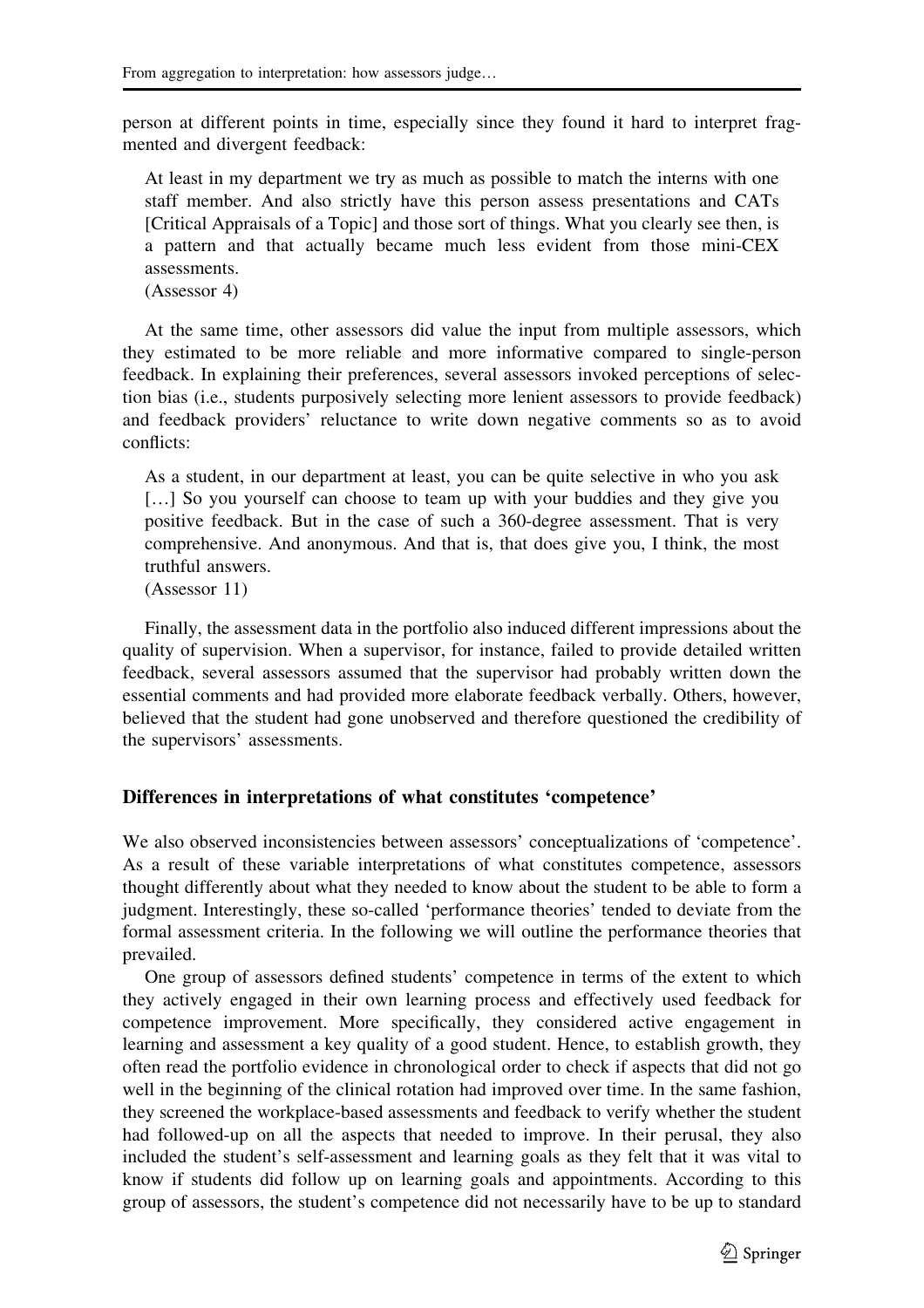as long as there was enough evidence that the student had sufficiently improved over time and actively tried to improve:

What I expect the student to do is to make a strengths/weaknesses analysis of the competencies before the internship, a plan of action, like ''how am I going to pay attention to that analysis, those strong points?''. In the interim or final assessment an answer to those questions, ''Did I accomplish that? Did I live up to that? And why not?'' And ''What is my assessment of myself when I look at myself, am I satisfied and have I mastered that competency to the level I aimed for?'' (Assessor 14)

Other assessors measured students' level of competence by their ability to reflect on their own competencies. Consequently, they started by reviewing the student's self-reflections, considering it a no–no when a student was not aware of his or her competence in one or more areas:

Because I think it is really very good if a person has self-knowledge about his own weaknesses. I appreciate that a lot, because that is where it all starts. When you yourself want to improve. When other people feel that you have weaknesses in a given competency and you yourself disagree, I think that is – that is a scary person. (Assessor 11)

A final distinction we found between assessors' interpretations of 'competence' was reflected in the way they weighted and valued the various CanMEDS competency domains in the portfolio. While most assessors, regardless of portfolio version, specifically targeted 'medical expert', 'manager', and 'communicator' competencies and scanned the remaining competencies, others sought to bring into focus the full range of competencies. This latter tactic allowed them to differentiate between students, as collecting valuable feedback on the less well defined competencies (e.g., health advocate or scholar) is quite a challenge for students. Hence, students who were able to do so and reflected on this evidence were considered to be above average and eager to learn:

[...] in the domain of health advocate, for example, if someone already understands that there is more to being a health advocate than just, well, repeating to someone that he should quit smoking. Who also identifies where those problems - those difficult situations are in the workplace. Well, that's where I see an above-average person […] Well, of all students, I think, the above-average ones know what to fill out under 'scholar,' 'professional,' and 'health advocate,' under those less obvious [competencies] that is.

(Assessor 7)

## Differences in how assessors construed the portfolio evidence

Throughout the entire judgment process assessors lent their own meanings to the evidence included in the portfolio, leading to different inferences about the student's competence and attitude. More specifically, based on the same pieces of information assessors drew different conclusions, for instance about students' responsibility for their competence and achievement: An insufficient rating on a workplace-based assessment of a specific student, was construed by one assessor as the result of a lack of knowledge, while another attributed it to insecurity. Conversely, sufficient ratings over a prolonged period of time were construed as underperformance by some, since they had learned from experience as an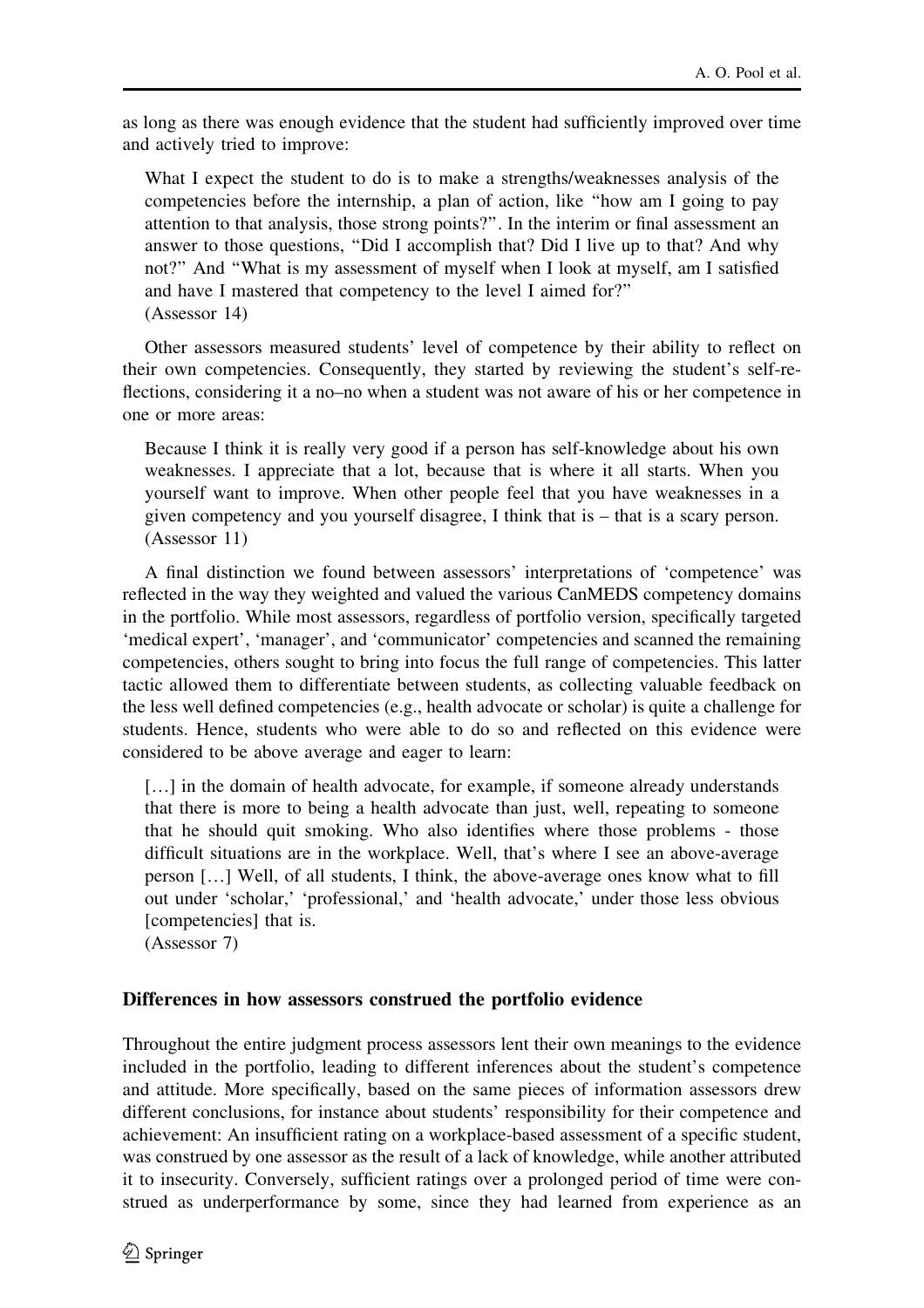assessor and supervisor that written assessments were generally on the positive side be as supervisors eschew failing a student:

And then I realize how hard it is to deliver that emphatic 'insufficient.' You are inclined to soften the blow for that person and then it is very difficult to give a one<sup>1</sup> or a two, so you give a three. And that is why I am cautious when someone only scores threes. Really, because those threes could also be taken to mean a score of one to three, instead of a three.

(Assessor 12)

Yet other assessors felt they could not make an accurate interpretation of the assessment feedback in the portfolio without having some background information about the student. These assessors were also interested in the student's extracurricular activities, interests, and hobbies. In an effort to know more about the student's background, some assessors actually commenced their portfolio review by reading the student's curriculum vitae:

Anyway, the reason why I do that from time to time is that you look, what kind of side jobs did this person have? Is he a member of an association? Is it someone who looks around him? I'd rather have people who travel, play music and sports, look around them, speak foreign languages, read three newspapers, and pass by the narrowest margin. Than someone who receives outstanding grades but does not leave his room, you see? Then it is not about what I want, but it is about, I just want to have the full picture of such a person.

(Assessor 9)

The above-named different interpretations of performance data led to varying inferences about a student's performance and to equally dissimilar judgments about specific components in the competency framework. Although we described each of the three inter-assessor differences separately, they actually acted in concert to mediate assessor's decision-making process. When reading portfolio A, for instance, assessor 1 attached great importance to the 'medical expert' role and therefore specifically looked for all portfolio evidence about this competency. Consequently, this assessor believed that the most reliable information about this competence came from doctors and could be found in the workplace-based assessments. In the end, the assessor inferred that the student's competence was problematic since the student lacked competence in the medical expert domain. Assessor 2, however, who read the same portfolio, was more interested in determining the student's progress. This assessor believed that by reading the comments in the multisource feedback he would be able to do so, because this feedback contained opinions of multiple people about the student's competence over a longer period of time. Although acknowledging that the student should pay attention to the medical expert competency, the assessor was not concerned because the student had improved considerably during the clinical rotation.

## **Discussion**

The present study has sought to enhance our understanding of how assessors form judgments of students' professional competence based on the evidence collated in a competency-based portfolio.

<sup>&</sup>lt;sup>1</sup> On a mini-CEX form, performance in each competency area is scored on a scale from one (failure) to five (excellent).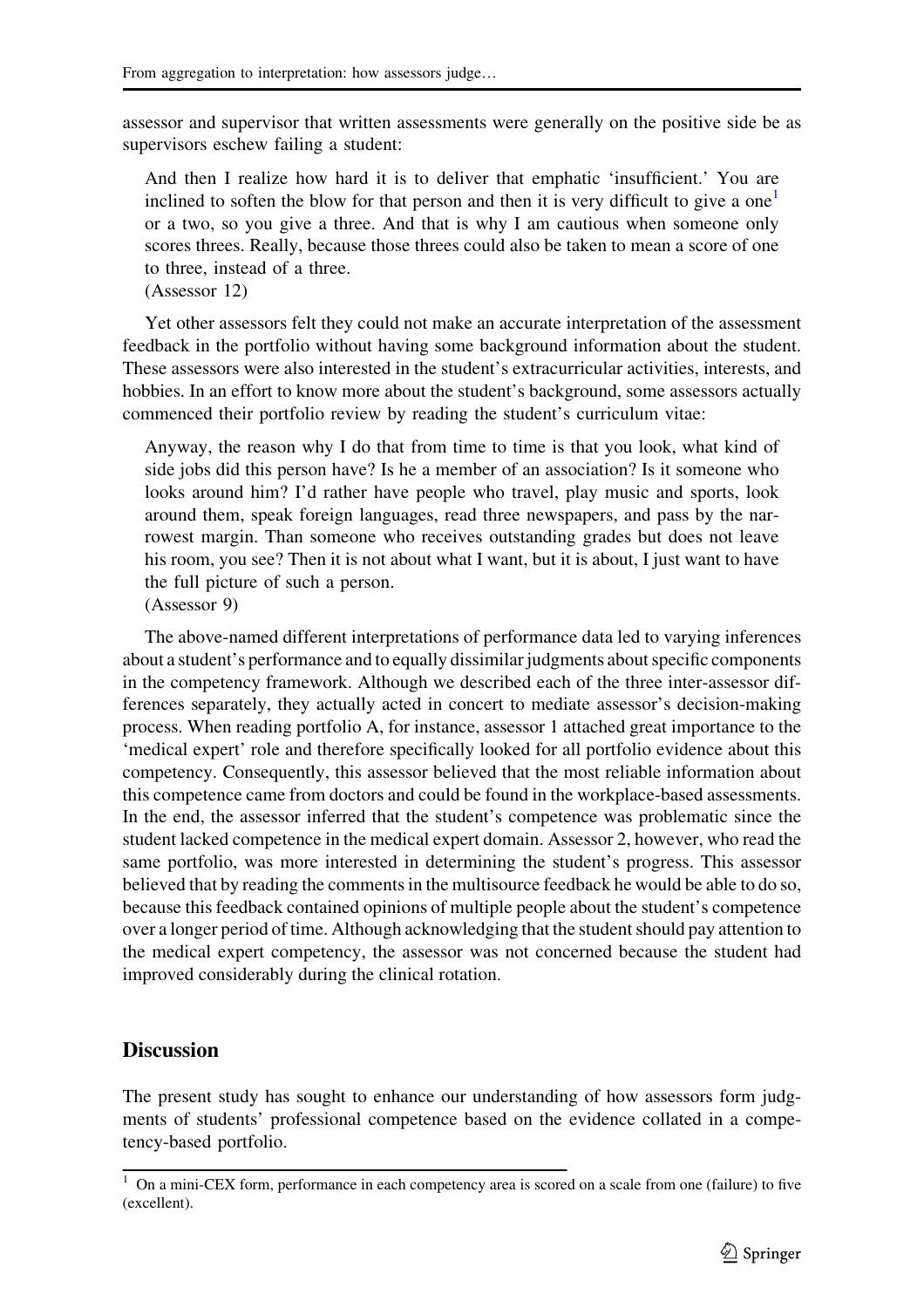Our findings suggest that assessors' information processing is characterized by iterative phases of acquiring, organizing and integrating information. Previous research on rater cognition has found similar phases (Gauthier et al. 2016). Although all assessors had their unique approaches, as evidenced by differences in their credibility judgments, performance theories, and inferences, they eventually reached the same overall judgments. This finding is consistent with research by Gingerich et al. (2014) who investigated what proportion of variance in physicians' mini-CEX ratings could be attributed to physicians' development of one of a few distinct social impressions about the resident: While raters provided different causal explanations for their judgment, subgroups of raters were making similar judgments.

We also found that assessors' selection of evidence and the extent to which they let this evidence influence their judgment were strongly governed by their beliefs about the credibility of the portfolio evidence. This judgment of credibility is not exclusive to assessors, as it resulted from a study by Watling et al. (2012) who asked students to reflect on experiences that had influenced their learning. When confronted with feedback, students judged the credibility of this feedback in order to decide which information they would use to inform their development. As with the assessors, the source of feedback played an important role in their credibility judgment. When students, for example, respected the individual for his or her clinical competence, they would more readily accept the feedback. Despite some research suggesting that people eschew providing non-anonymous feedback on a student's underperformance for fear that it will affect their working relationship (Castanelli and Kitto 2011; Ingram et al. 2013), both research by Watling et al. (2012) and the present research demonstrate that it is vital to know the feedback source in order to be able to assess the information's credibility.

Our findings also revealed that assessors held different performance theories which guided their beliefs about what they needed to know about a student to be able to make a well-informed decision. Confirming previous research where decision-making was based on direct observations (Ginsburg et al. 2010), the assessors in our study also based their judgments on aspects (such as student progress and self-reflections) that were external to the competency framework providing the portfolio structure.

Judgments based on direct observations inherently involve automatic decision-making processes. It has been demonstrated that automatic decision-making processes involving the categorization of people could lead to conversion errors and assessors' inability to differentiate between competencies (Kolars et al. 2003; Macrae and Bodenhausen 2000). Furthermore, automatic decision-making involves the use of heuristic techniques used to speed up the process of finding a satisfactory, though possibly not optimal, solution. If similar decision-making problems have often been faced earlier, decision makers tend to use readily available strategies to arrive at a decision more easily (Tversky and Kahneman 1975). In our study, various automatic processes including use of heuristics seemed to play a role in assessors' decision-making as well. Assessors, for example, automatically favoured particular feedback sources. Furthermore, their inferences were shaped by previous experiences: Assessors automatically assigned causal explanations to portfolio evidence based on earlier experiences with similar students. Although these automatic decision-making processes influenced the judgment process and caused differences in assessors' reasoning behind their evaluations, assessors experienced no difficulty assessing the students' competence. What's more, their final overall assessments were in harmony, despite the differences caused by automatic decision-making processes.

In a previous study, Moonen-van Loon et al. (2013) tested the separate and composite reliability of three workplace-based assessment tools (mini-CEX, DOPS, and MSF) included in a resident portfolio. They demonstrated that, from a psychometric perspective,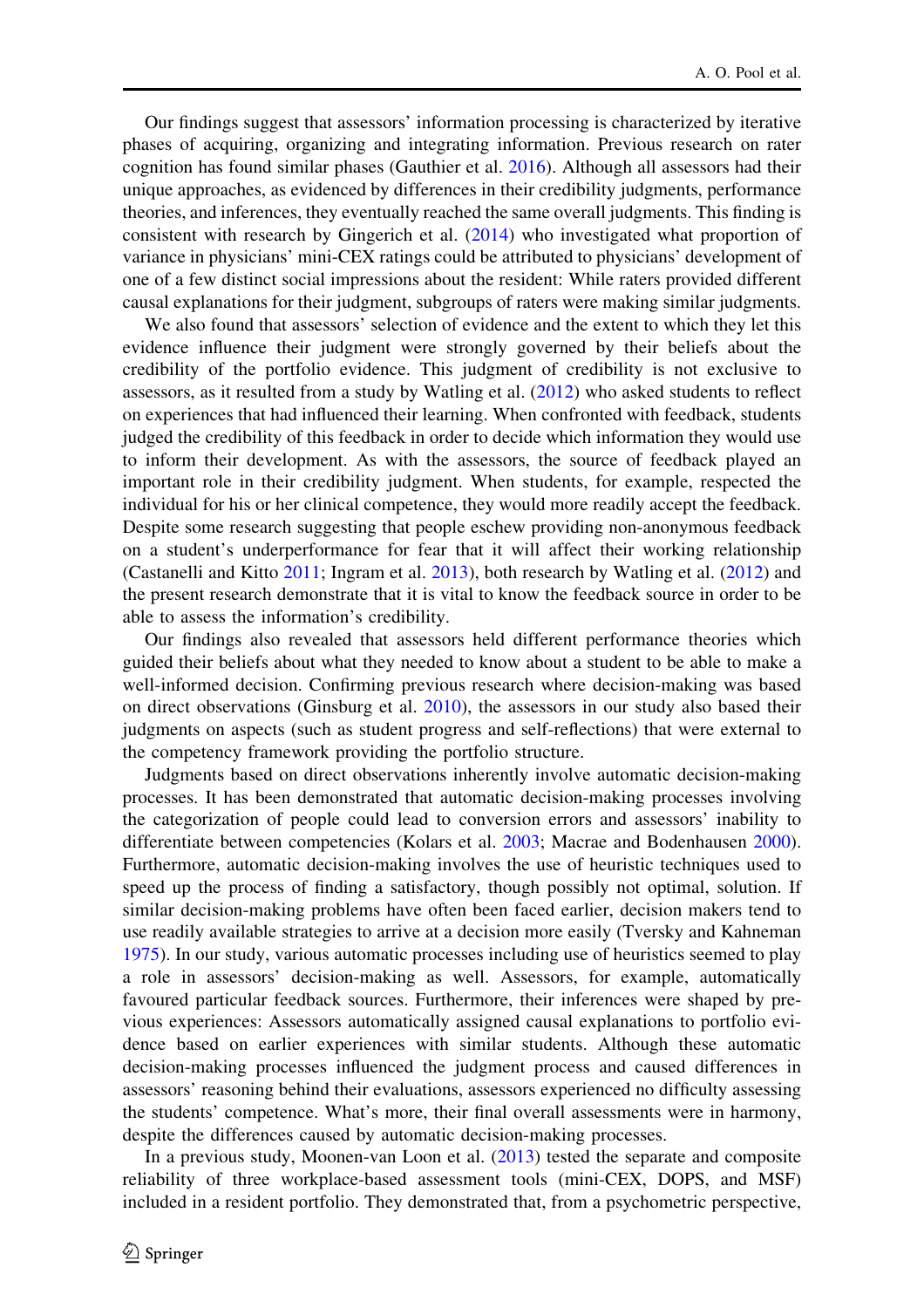combining several workplace-based assessment tools in a portfolio can be a feasible and reliable method for high-stakes judgements. In addition to confirming these findings, our study suggests that, next to various types of workplace-based assessments and performance evaluations, including self-assessments and reflective writing in the portfolio adds information that is meaningful and important to assessors. Apparently, self-assessments and reflective writings provide assessors with information that cannot be inferred from workplace-based assessments. Another important contribution of our study is the observation that assessors feel need to contextualize the assessment by obtaining and interpreting more general information about the student's background.

#### **Limitations**

Several limitations are worthy of mention. First, we conducted this research at Maastricht University where a specific portfolio is used. Since portfolios differ substantially in content and format, it is advised that this study be replicated in other settings where different portfolio types are used.

Next, the think-aloud procedure inherently harbours a limitation in that various thought processes cannot be verbalized because they are either automatic or happen so quickly that there is no time to verbalize them (Charters 2003). Although the participants' verbalizations seem coherent and complete, it should be taken into account that we might have not captured all thought processes. Furthermore, using think-aloud procedures has the risk of participants creating explanations to satisfy the researcher rather than reporting their actual thought processes. However, in addition to the think-aloud procedure, we also conducted semi-structured interviews in which participants were asked about the reasons why they made particular decisions. Also, theoretical saturation was reached after 12 participants indicating that important common aspects of participants' decision-making are captured.

Third, the assessors in our study were not used to evaluating the student's competence based on portfolio evidence alone: Usually, they also knew the student personally and had regular face-to-face meetings with the student. Although assessors did mention they missed this personal contact, they indicated to feel able to provide a judgment based solely on the portfolio evidence. This practice of providing judgments based exclusively on portfolio evidence, moreover, ties in with the idea that reviewers who take care of the summative portfolio assessment should not be the same as those providing the formative assessment. In this way the confidentiality of personal reflections is not compromised by the rigor and judgments necessary for making promotion decisions (Dannefer and Henson 2007). Findings from our research thus suggest that it is feasible to separate both roles.

#### Practical implications

This study reiterates the importance of assessors explaining their judgments about students' competence. Differences between assessors' explanations suggest that decisions should not be made individually, but should result from group discussions. Although multiple assessors may reach the same general judgment about a student's competence, they do differ in their judgments of individual competencies and the reasoning behind their overall judgments.

Also, discussing judgment policies of other assessors will make assessors aware of the fact that their method of assessment is not universally shared. It will help them to become acquainted with other views of competence and portfolio interpretation. This enables assessors to incorporate assessment practices of other assessors into their own assessment process, and to build 'shared mental models' for competence assessment.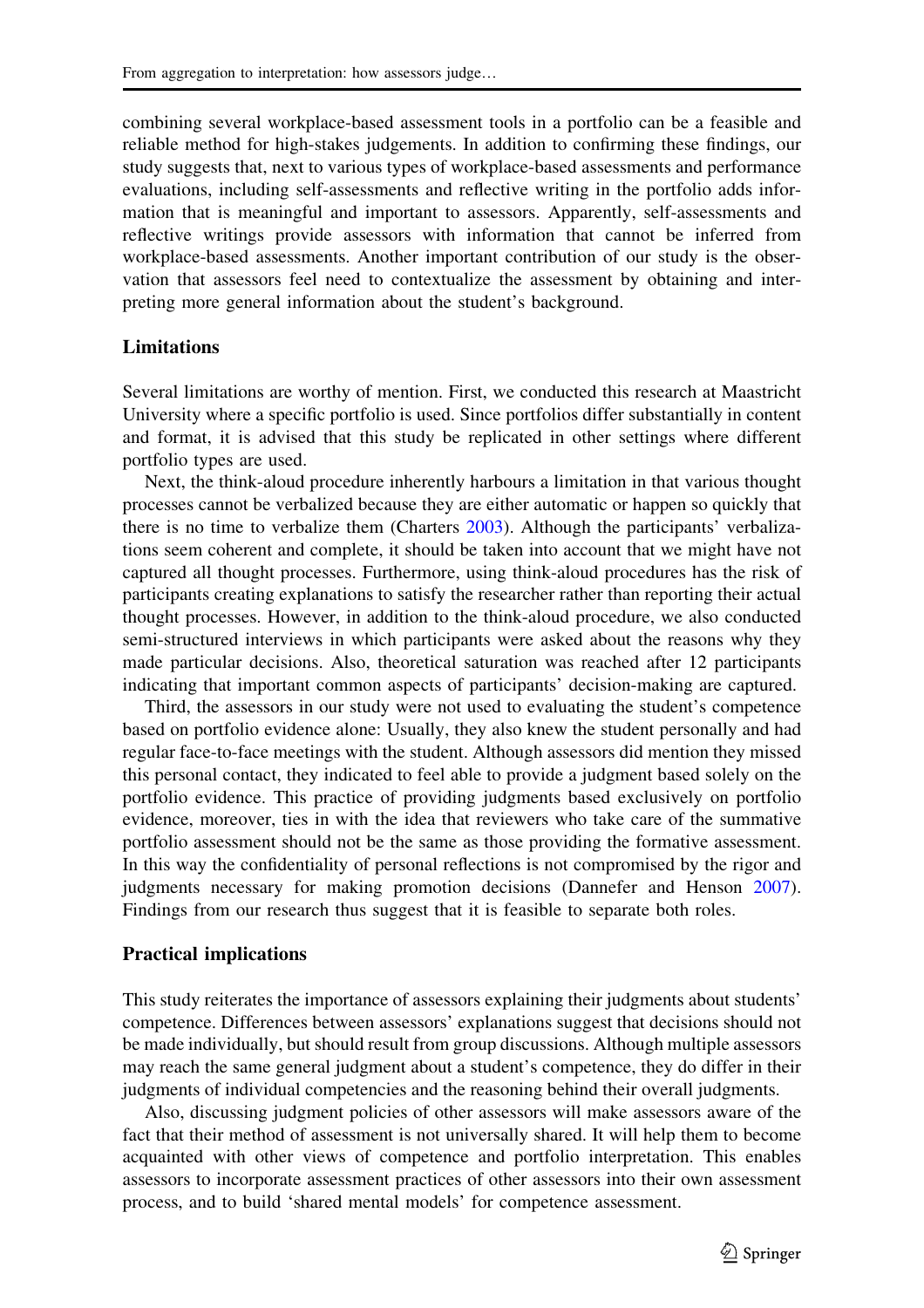Our findings suggest implications for assessor training. Assessor training should focus on raising assessors' awareness of their own beliefs, performance theories, and inferences. If they gain more insight into their own decision-making process and get acquainted with those of other assessors their decision making may improve. Furthermore, training should focus on the effect of group member composition and group processes on the decisionmaking processes as described by Hauer et al. (2016).

Furthermore, since assessors have different approaches to the selection and use of portfolio evidence, it is important that portfolios be designed in such a way that they facilitate the selection of and navigation through the portfolio evidence. Captions are important as well, for they summarize the context in which the competency feedback was provided to the student (Van Tartwijk and Driessen 2009), helping assessors interpret the evidence and decide if and how they want to use it for their judgment.

## Conclusion

The present study described the process whereby assessors reach judgments, when reviewing the evidence collated in a competency-based portfolio. Assessors were able to form a judgment based on the portfolio evidence alone. Although they reached the same overall judgments, they differed in the way they processed the evidence and in the reasoning behind their judgments. Differences sprung from assessors' divergent assessment beliefs, performance theories, and inferences acting in concert. These findings support the notion that portfolios should be judged by multiple assessors who should, moreover, thoroughly substantiate their judgments. Also, assessors should receive training that provides insight into factors influencing their own decision making process and group decisions. Finally, it was proposed that portfolios be designed in such a way that they facilitate the selection of and navigation through the portfolio evidence.

Acknowledgements The authors wish to thank Celine Notermans for her assistance in analyzing the transcripts. Also, we would like to thank the EPASS (Electronic Portfolio Assessment Support System) team for their technical support in developing the online portfolios. Finally, we wish to thank Angelique van den Heuvel for improving the language of the paper.

Open Access This article is distributed under the terms of the Creative Commons Attribution 4.0 International License (http://creativecommons.org/licenses/by/4.0/), which permits unrestricted use, distribution, and reproduction in any medium, provided you give appropriate credit to the original author(s) and the source, provide a link to the Creative Commons license, and indicate if changes were made.

### References

- Bowen, G. A. (2008). Naturalistic inquiry and the saturation concept: A research note. Qualitative Research, 8(1), 137–152.
- Castanelli, D., & Kitto, S. (2011). Perceptions, attitudes, and beliefs of staff anaesthetists related to multisource feedback used for their performance appraisal. British Journal of Anaesthesia, 107(3), 372–377. doi:10.1093/bja/aer152.
- Charters, E. (2003). The use of think-aloud methods in qualitative research an introduction to think-aloud methods. Brock Education Journal, 12(2), 68–82.
- Dannefer, E. F., & Henson, L. C. (2007). The portfolio approach to competency-based assessment at the Cleveland Clinic Lerner College of Medicine. Academic Medicine, 82(5), 493–502.
- Davis, M., Ben-David, M. F., Harden, R., Howie, P., Ker, J., McGhee, C., et al. (2001). Portfolio assessment in medical students' final examinations. Medical Teacher, 23(4), 357–366.